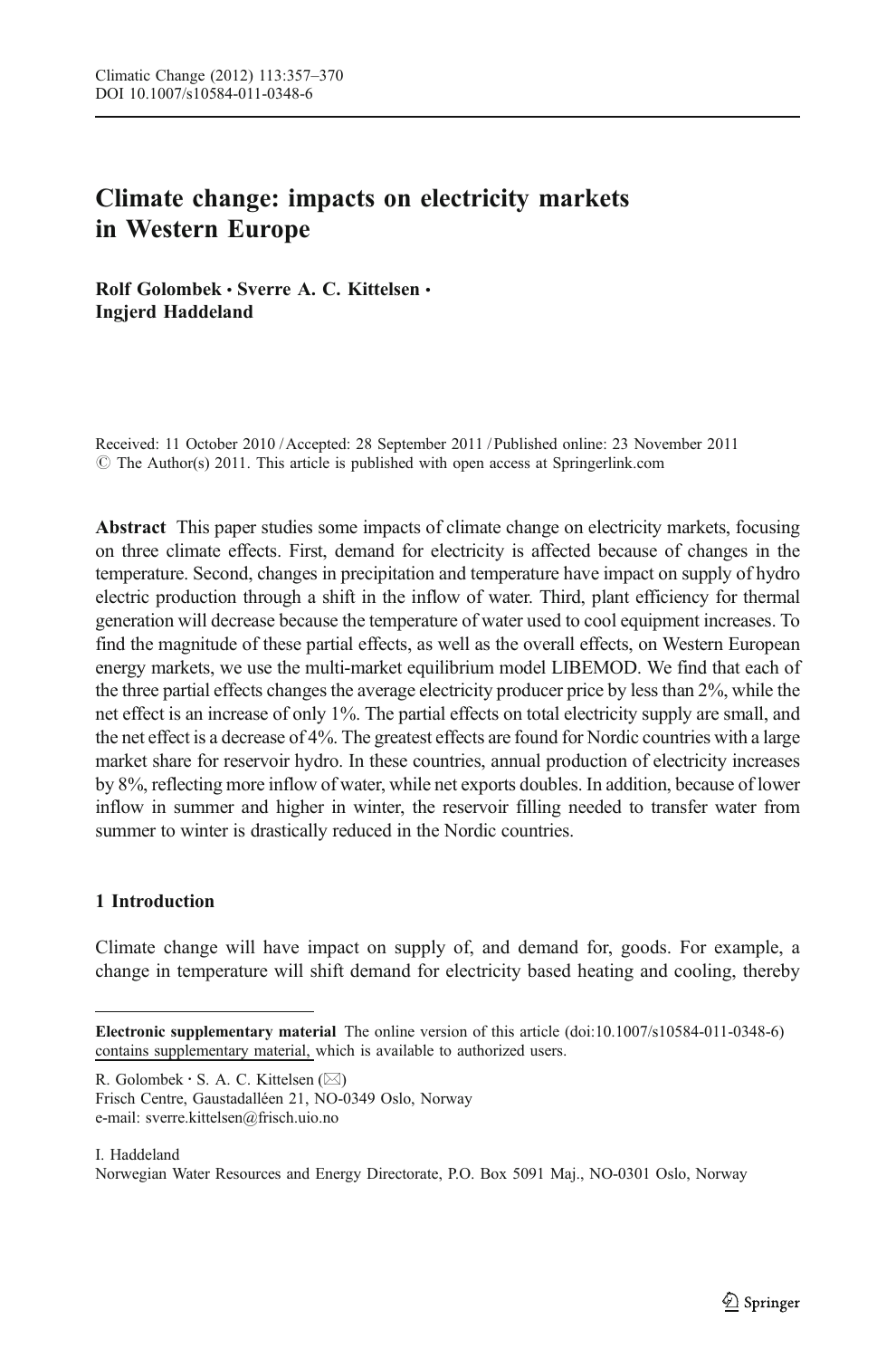causing shifts in the equilibrium price and quantity of electricity. So far, this type of effect has received limited attention among economists; in the economics climate change literature, the main focus has been to study the impacts of imposing efficient climate policy instruments without taking into account the direct effects of climate change.

There are science studies examining the impact of climate change on hydropower (e.g., Lehner et al. [2005](#page-12-0); Hamlet et al. [2010;](#page-12-0) Madani and Lund [2010](#page-12-0)), on thermoelectric power generation (e.g., Forster and Lilliestam [2010\)](#page-12-0) and on wind power (e.g., Sailor et al. [2008](#page-13-0); Lucena et al. [2010\)](#page-12-0). These types of direct impacts of climate change will affect the equilibrium price of electricity, an issue that has typically been neglected, see the Mideksa and Kallbekken [2010](#page-12-0) literature review of the impact of climate change on electricity markets. The purpose of the present study is to fill some of this gap by examining direct effects of climate change on electricity markets in Western Europe, and the equilibrium consequences of these effects.

There are a number of direct effects of climate change on electricity markets. In the present study we focus on three of these, excluding factors like, for example, wind conditions and water availability for cooling of power plants. First, demand for electricity is affected by temperature changes. Typically, warmer summers lead to increased demand for electricity-based cooling, whereas higher temperatures in the winter decrease demand for electric heating. While the sign of the change in seasonal demand is clear, for *annual* demand this is an empirical question.

Second, for hydro electric power generation, changes in precipitation and temperature have impacts on the supply of electricity through a shift in the inflow of water: both annual inflow and the distribution of inflow between summer and winter will change. These changes will have impact on hydro power production as well as on investment in reservoirs, and hence on the amount of water transferred between seasons.

Third, for thermal power generation including nuclear, average annual plant efficiency will decrease. These technologies use water to cool technical equipment, and hence higher water temperatures, reflecting higher air temperatures, will lower energy efficiency – this is the so-called Carnot effect (Carnot et al. [1890\)](#page-12-0). Water temperatures may occasionally be so high that nuclear plants have to stop operating.

The contribution of this article consists of three parts. First, we contribute to the literature on impacts of climate change on hydro power. Second, we bring together the best significant estimates of the (selected) three direct effects of climate change on electricity markets. Third, and most importantly, we modify the numerical economic equilibrium model for energy markets LIBEMOD and use this to find the impact on electricity prices, production, storage and transmission of each of the three direct climate change effects as well as the net equilibrium effect of all the three direct climate effects.

Model simulations are necessary to find these equilibrium effects. Whereas the summer cooling effect suggests an increase in electricity demand, the summer inflow effect (less applicable precipitation in most countries, see discussion below) and the lower thermal efficiency effect have the opposite impact on electricity supply. All three effects put, however, upward pressure on summer electricity prices. Similarly, the winter demand effect (less heating) and the thermal efficiency effect tend to decrease winter production, whereas the inflow winter effect (more usable precipitation) has the opposite effect. The plant efficiency effect should imply higher winter prices, while lower winter prices should follow from reduced winter demand and increased winter inflow.

The main focus of LIBEMOD is the Western European energy markets. In the model, agents in each Western European country determine investment, production, trade and consumption of energy goods. A key component of the model is electricity supply—in each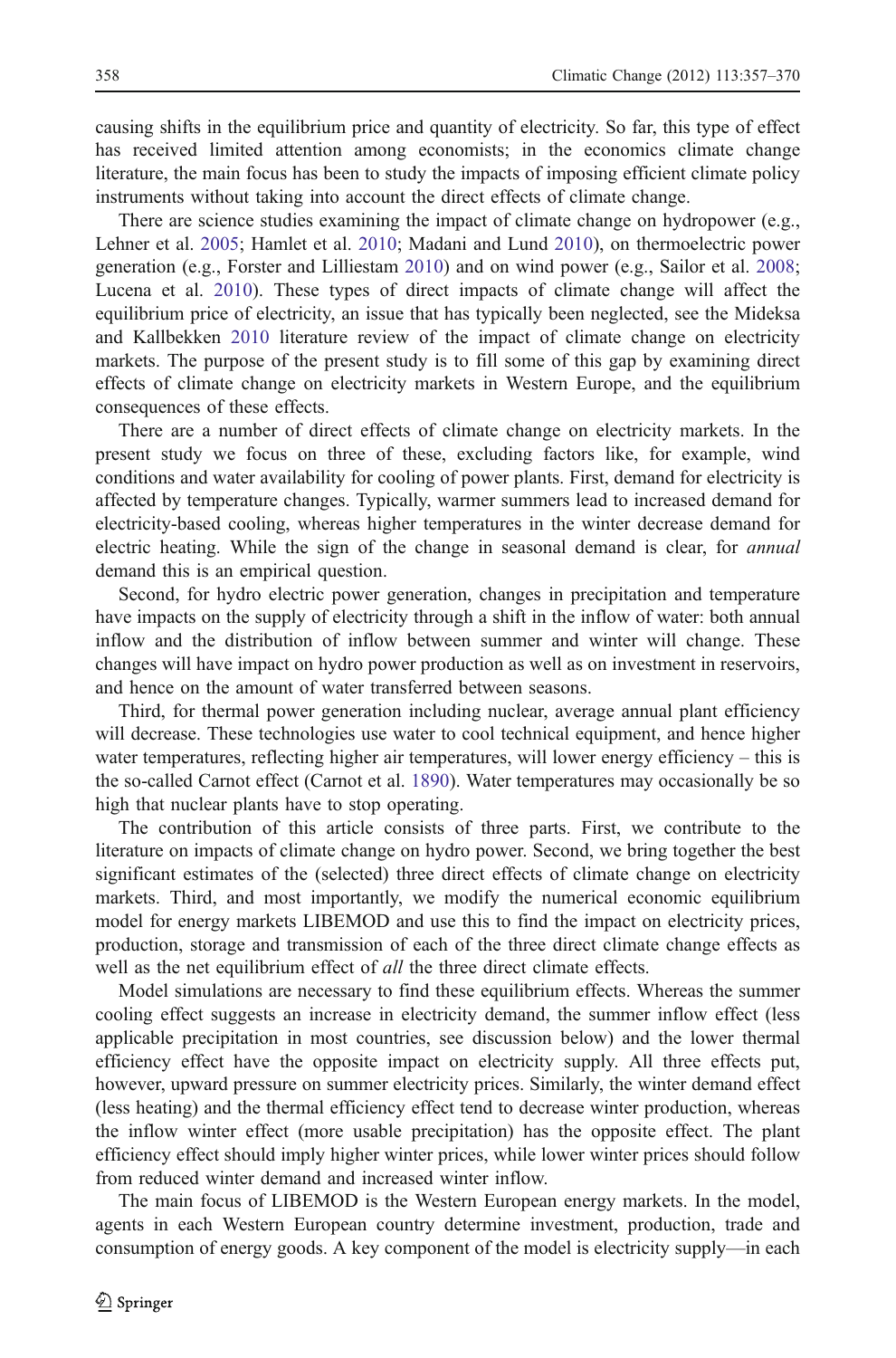country there are a number of different electricity technologies. Profit-maximizing electricity producers determine investment in new production capacity as well as utilization of pre-existing capacities, facing technology specific constraints and a number of cost components. LIBEMOD determines all prices and quantities in the energy markets.

LIBEMOD is suitable to examine the impact of climate effects on electricity markets. First, the model contains a detailed Constant Elasticity of Substitution (CES) demand system (see e.g. Perroni and Rutherford [1995\)](#page-13-0), which can be adjusted to account for changes in temperature. Second, because the modeling of hydro electric power specifies an inflow capacity of water, changes in precipitation are easy to implement in LIBEMOD. Third, the detailed modeling of electricity supply facilitates adjustments to capture the Carnot effect.

#### 2 Climate change effects on electricity markets

The climatic effects of greenhouse gas emissions are primarily increases in temperature and changes in precipitation. The impact on wind is more uncertain: The main lessons from the literature are that future wind conditions in Western Europe are uncertain, and that there are no consensus estimates for change in wind conditions that are significantly different from the no change scenario (Pryor et al. [2005](#page-13-0); Haugen and Iversen [2008](#page-12-0) and Kjellström et al. [2011](#page-12-0)). Therefore, inclusion of a change in wind conditions would only add uncertainty to our model, and we decided to disregard changes in wind conditions. Moreover, the uncertainty about cost estimates for wind power is so high that we cannot use LIBEMOD's output with respect to wind power investments. Hence, in the present study wind power investments are exogenous.

The climatic effects we attempt to model below are:

- a. changes in demand for electricity due to changes in the need for heating and cooling,
- b. changes in supply of hydropower due to changes in precipitation and temperature, and
- c. changes in thermal power supply due to warmer cooling water and therefore lower plant efficiency.

Emissions of greenhouse gases have major damaging effects in the long run, while the short-run effects are minor. This suggests focusing attention on a year several decades ahead, for example, 2100. On the other hand, not much is known about the energy markets in 2100. There is no obvious solution to this trade-off. In order to illustrate the impact of climate change on electricity markets, we use a pedagogical tool, namely to postulate that the average climate in a future time period (2070–2099) materializes in a much earlier year (2030). The year 2030 is far enough into the future to enable optimal investments to change production and transport capacities, but short enough that the economic and political structure can reasonably be expected to continue on the historical trends presently observed. The resulting scenarios and simulations must therefore be carefully interpreted; they are not predictions of actual behavior, but are comparative static simulations of the effects of a climate change on a power system that has had time to adapt.

Below, climate change effects for 2070–2099, for simplicity referred to as 2085, build on the IPCC scenario A1b, see IPCC [\(2007](#page-12-0)). This is the most referred emission scenario from IPCC [\(2007](#page-12-0)), with a projected global warming of 2.8°C until the end of this century. While IPCC ([2007\)](#page-12-0) reports results from global climate model simulations, these must be disaggregated to find climate effects for each Western European country which are needed in our analysis. Downscaling of temperature was performed using an empirical-statistical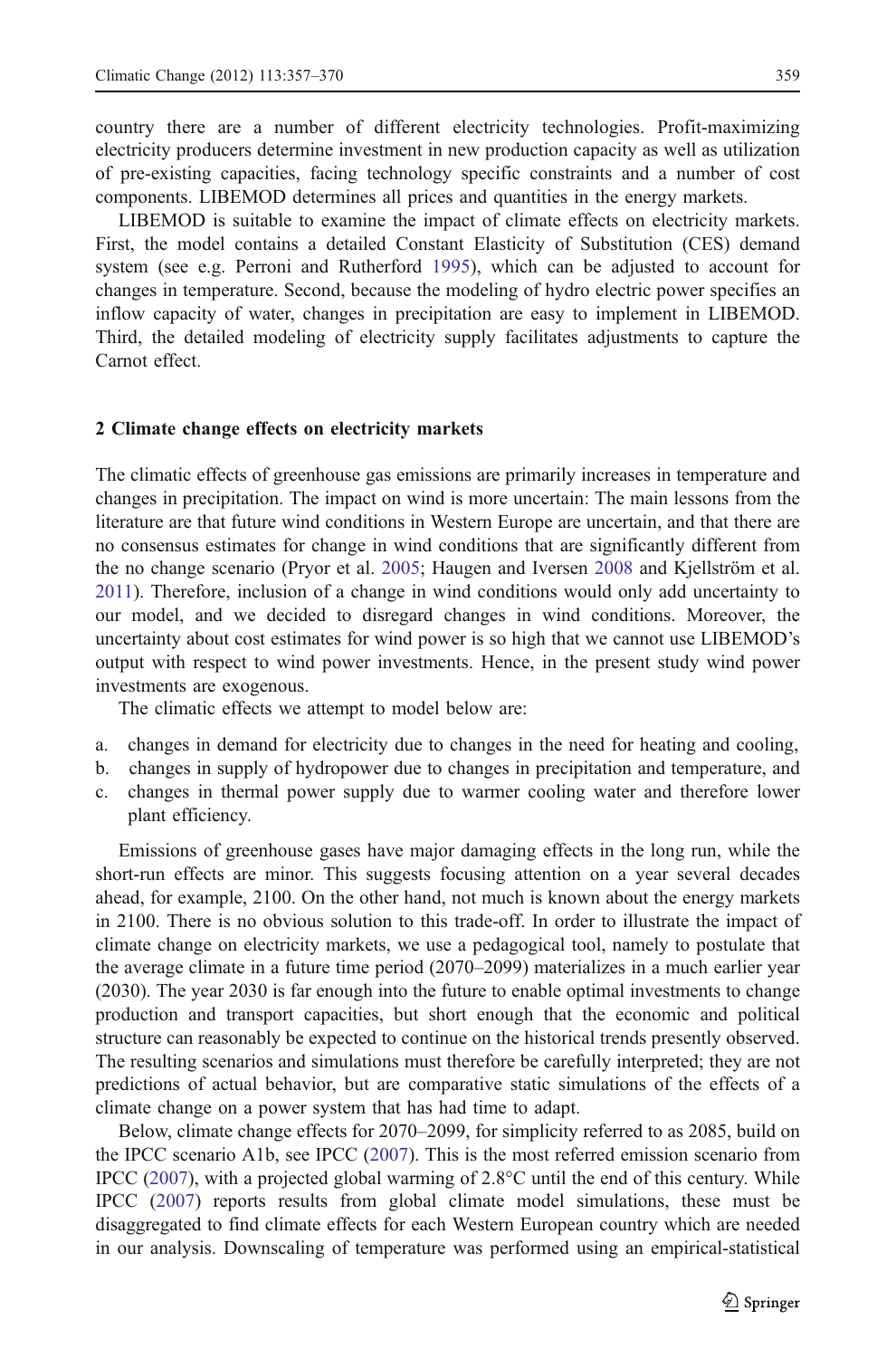<span id="page-3-0"></span>method based on climate model results, ERA40 re-analysis data (Uppala et al. [2005](#page-13-0)), and weather station observations, see Benestad [\(2005](#page-11-0), [2008a\)](#page-12-0). The downscaling was based on 20 global climate models described in the IPCC fourth assessment report (Meehl et al. [2007\)](#page-12-0). The estimated multi-model mean temperatures for the period 2071–2100 were used. The complete list of the global circulation models and runs included in this analysis can be found in Table 5 in Benestad ([2008b\)](#page-12-0).

## 2.1 Demand for electricity

The demand effect of a warmer climate operates primarily through the need for increased cooling during the summer, and less heating during the winter. These effects are picked up by the annual number of Cooling-Degree-Days (CDD) and Heating-Degree-Days (HDD): Let  $T_d$  be the average daily temperature (°C) on day d. Then  $T_d$ –22 (if positive) is the number of degrees that the average temperature exceeds  $22^{\circ}$ C on day d. When this (positive) number is summed over all days in a year for which  $T_d$  exceeds 22°C, one obtains CDD;  $\sum_{d=1}^{365}$  Max(0,  $T_d - 22$ ). HDD is the corresponding sum of temperatures lower than 18°C;  $\sum_{d=1}^{365}$  Max $(0, 18 - T_d)$ .

According to the Mideksa and Kallbekken ([2010](#page-12-0)) review, the sign of the heating and cooling effects on electricity demand seem to be consistent across studies, but with a wide variation on the magnitude of the estimates, see, for example, Baxter and Calandri [\(1992](#page-11-0)), Aroonruengsawat and Auffhammer ([2009\)](#page-11-0) and Isaac and van Vuuren [\(2009\)](#page-12-0) and De Cian et al. [\(2007](#page-12-0)). Here we build on Eskeland and Mideksa ([2009\)](#page-12-0), which used an instrumental variables approach to account for the endogeneity of prices. This is an econometric study of residential demand for electricity using a panel of Western European countries. Using a fixed-effects regression model, this study allows for country differences in the response to temperature changes. As is common in the literature, they include the annual number of CDD and HDD among the independent variables, and find small but significant estimates of the effect of CDD and HDD on per capita electricity consumption.

The Eskeland and Mideksa study has also calculated CDD and HDD separately for each Western European country based on city-specific data in Benestad [\(2008a](#page-12-0)). They found that the climate change from 2000 to 2085 increases CDD by 121 days (88%) and decreases HDD by 712 days (28%) for Western Europe as a whole, see Table 1 in Online Resource 1.

Combining the estimated coefficients of CDD and HDD from Eskeland and Mideksa ([2009\)](#page-12-0) with the calculated changes in CDD and HDD because of climate change from 2000 to 2085, we find that, cet. par., demand for electricity in Western Europe increases by 3.6% from 2000 to 2085 due to increased cooling needs, but decreases due to lower heating needs by 7.3%. The net direct effect, before the feedback from the model equilibrium changes of supply and prices, is a decrease in annual demand in Western Europe by 3.7%.

Figure [1](#page-4-0) shows electricity demand in the base year 2000 and calculated direct changes in demand with 2085 climate because of more cooling and less heating. Demand changes are not uniform across countries. As expected, the Northern European countries decrease their heating demand, but there is almost no increase in their cooling demand since even with a warmer climate there are few days with an average temperature above 22<sup>o</sup>C. This is mostly reversed in Southern European countries where the increase in cooling demand clearly dominates over the decrease in heating demand. Because heating is needed mainly in winter and cooling mainly in summer, these demand changes are imposed on LIBEMOD in the corresponding season only. The effect of climate change on demand in the model is a shift from northern to southern countries, and a shift from winter to summer.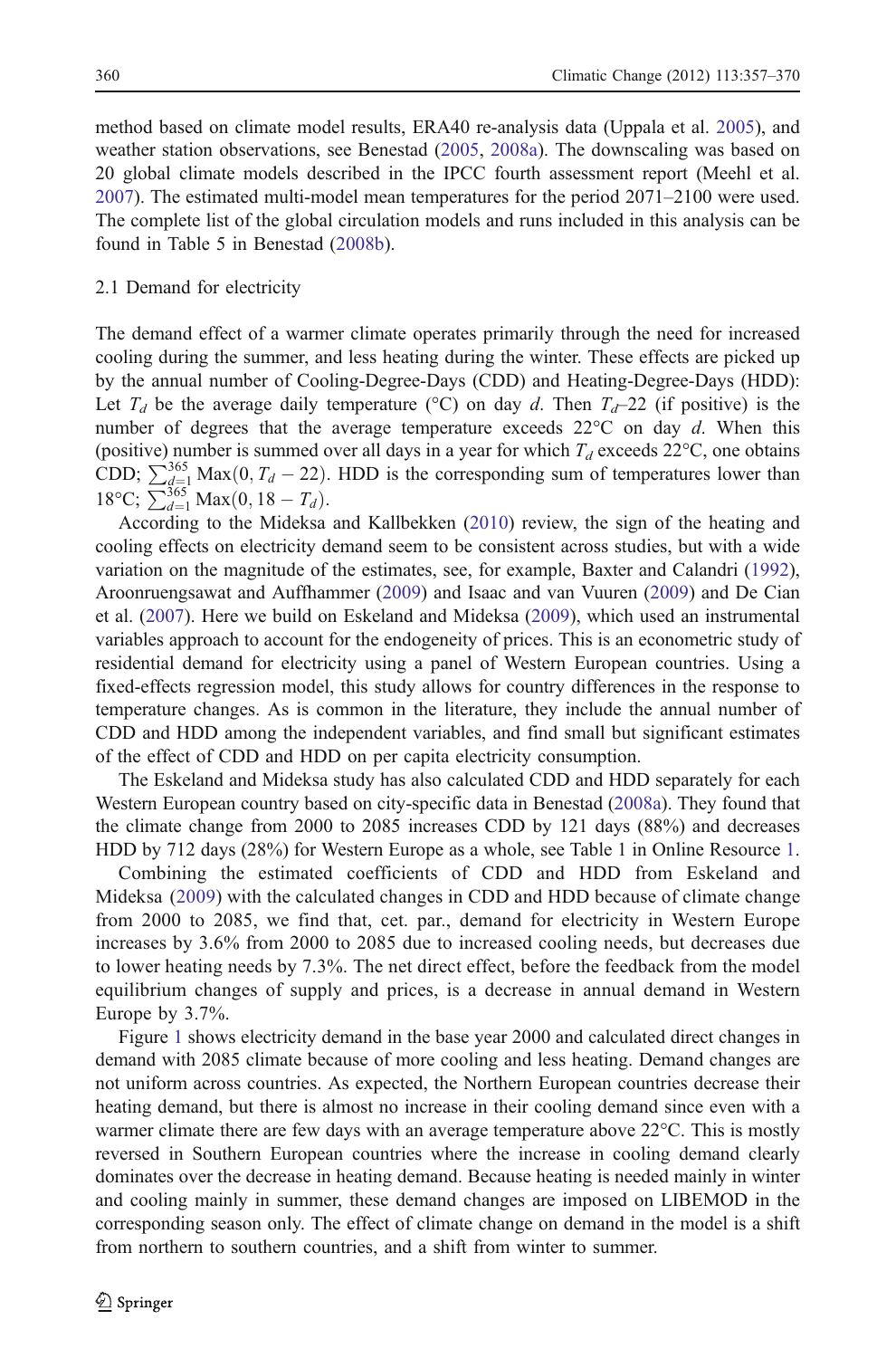<span id="page-4-0"></span>

Fig. 1 Electricity demand in the base year 2000 and calculated direct changes in demand with 2085 climate because of more cooling (CDD) and less heating (HDD). Percentage numbers are total direct changes from both cooling and heating effects

## 2.2 Inflow of water

Projected changes in runoff have been estimated by the VIC hydrology model (Liang et al. [1994\)](#page-12-0). The model was run at 0.5° spatial resolution for the baseline period (1961–1990), using CRU (Climate Research Unit of the University of East Anglia) meteorological input data (Mitchell and Jones [2005\)](#page-12-0). For the projection period (2070–2099), air temperature and precipitation data from two global circulation models (GCM) run under the A1b emission scenario were used, the Hadley Center Coupled Model (HadCM3, Gordon et al. [2000](#page-12-0)) and the Max Planck Institute model ECHAM5 (Roeckner et al. [2006\)](#page-13-0). To create the meteorological input data, the 'delta change approach' was used: the monthly changes in precipitation and temperature between baseline and projection were calculated, and these changes were imposed on the CRU data. The meteorological data for the baseline and the projection periods were created similarly to the method used by Adam et al. [\(2009](#page-11-0)). The results for each run are given as a percentage change in runoff between baseline and future periods for each country and for each season; summer (April 1 – September 30) and winter (October 1 – March 30).

In hydropower production, runoff is only useable to the extent that it reaches run-of-river power plants or the reservoirs; in the latter case the energy content depends on the altitude difference between reservoir and power station. For Norway, a detailed model ("samkjøringsmodellen") has been used to calculate seasonal inflow measured in energy content of usable water (TWh) that would result from the 2,085 runoffs while keeping the 2000 power system infrastructure. For other countries, we have assumed that changes in inflow are proportional to country-average changes in runoff in each season.

Figure [2](#page-5-0) shows inflow by country and season, where the 2,085 numbers reflect direct effects of climate change had the hydropower capacities been kept unchanged from 2000.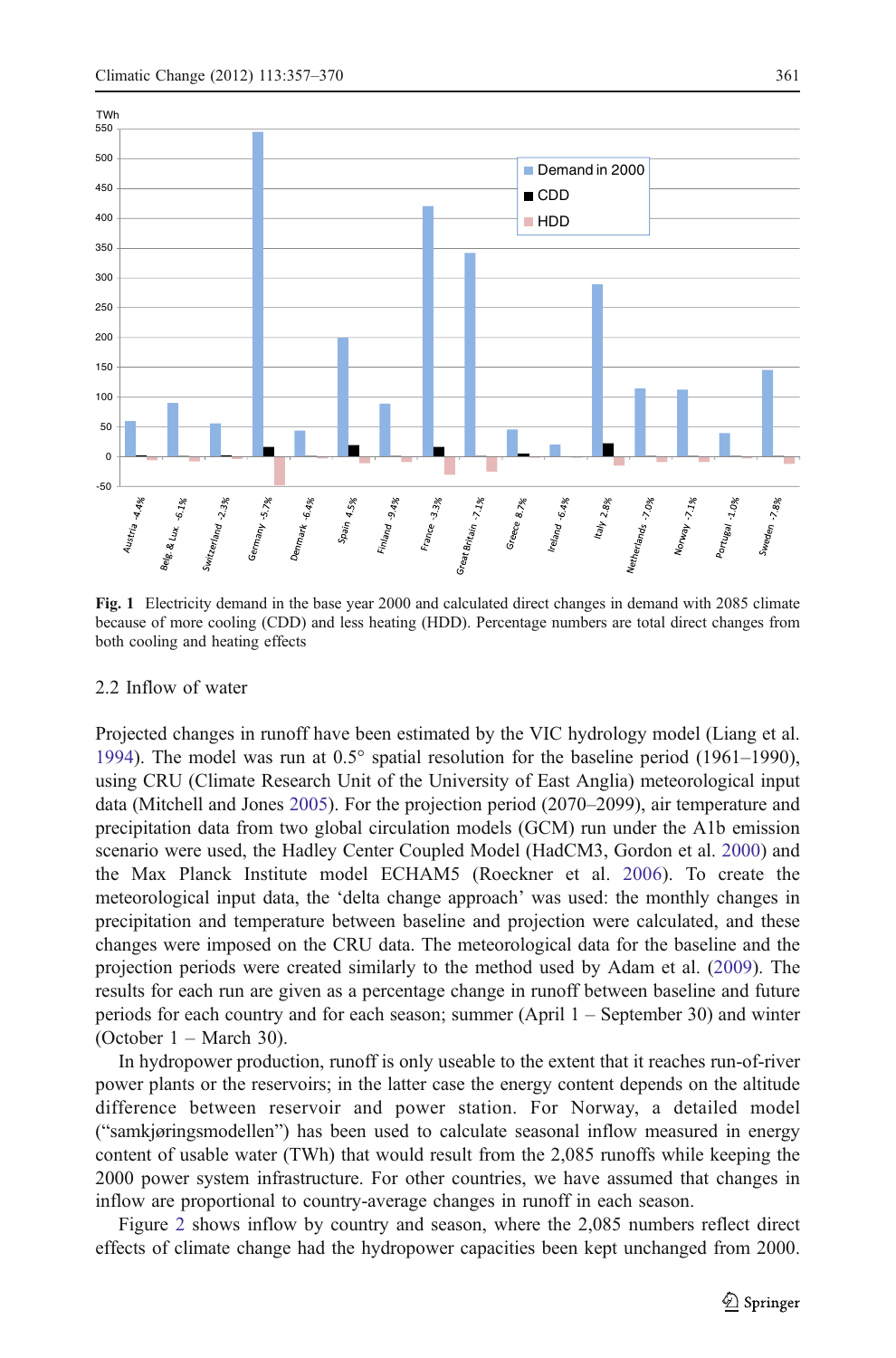<span id="page-5-0"></span>

Fig. 2 Seasonal inflow in 2000 and 2085 with the 2000 power system infrastructure. Normal year production for 2000 based on Nordel ([2001\)](#page-12-0) and IEA ([1998,](#page-12-0) [2002\)](#page-12-0). Percentage numbers are total annual direct changes

Annual inflow in Sweden, Finland and Norway increases relative to 2000, whereas there is a decline in Southern European countries. The net effect is a 15% decrease in inflow (and thereby production) for the group of model countries.

In the Nordic and Alpine countries, most of the inflow is received in the summer because winter precipitation falls as snow and is only usable for electricity production when it melts. These countries all expect an increase in winter inflow in 2,085, mostly due to higher temperatures. In Southern Europe, summer inflow decreases as a result of both less precipitation and higher temperatures. The main pattern is a shift in inflow from Southern to Northern Europe, and from summer to winter, exactly mirroring the demand changes.

# 2.3 The Carnot effect

The efficiency of thermal power plants depends on the temperature of the water used for cooling; the hotter the water, the lower is efficiency. Atmospheric warming and changes in river flow are expected to affect river temperatures; see, for example, Mohseni et al. [\(1999](#page-12-0)), Mantua et al. ([2010\)](#page-12-0) and van Vliet et al. ([2011\)](#page-13-0).

Thermal efficiency is in theory linearly dependent on the temperature of the cooling water or cooling air, and thus the average efficiency of thermal plants will be reduced because of climate change – usually referred to as the Carnot effect. Under intense heat waves, nuclear plants may even need to close for safety reasons, this happened in France, Germany and Spain in 2006, and later in Sweden. The Carnot effect means that for the same amount of inputs, output is reduced. However, the Carnot effect will in general lead to a change in the amount of inputs through the market mechanism.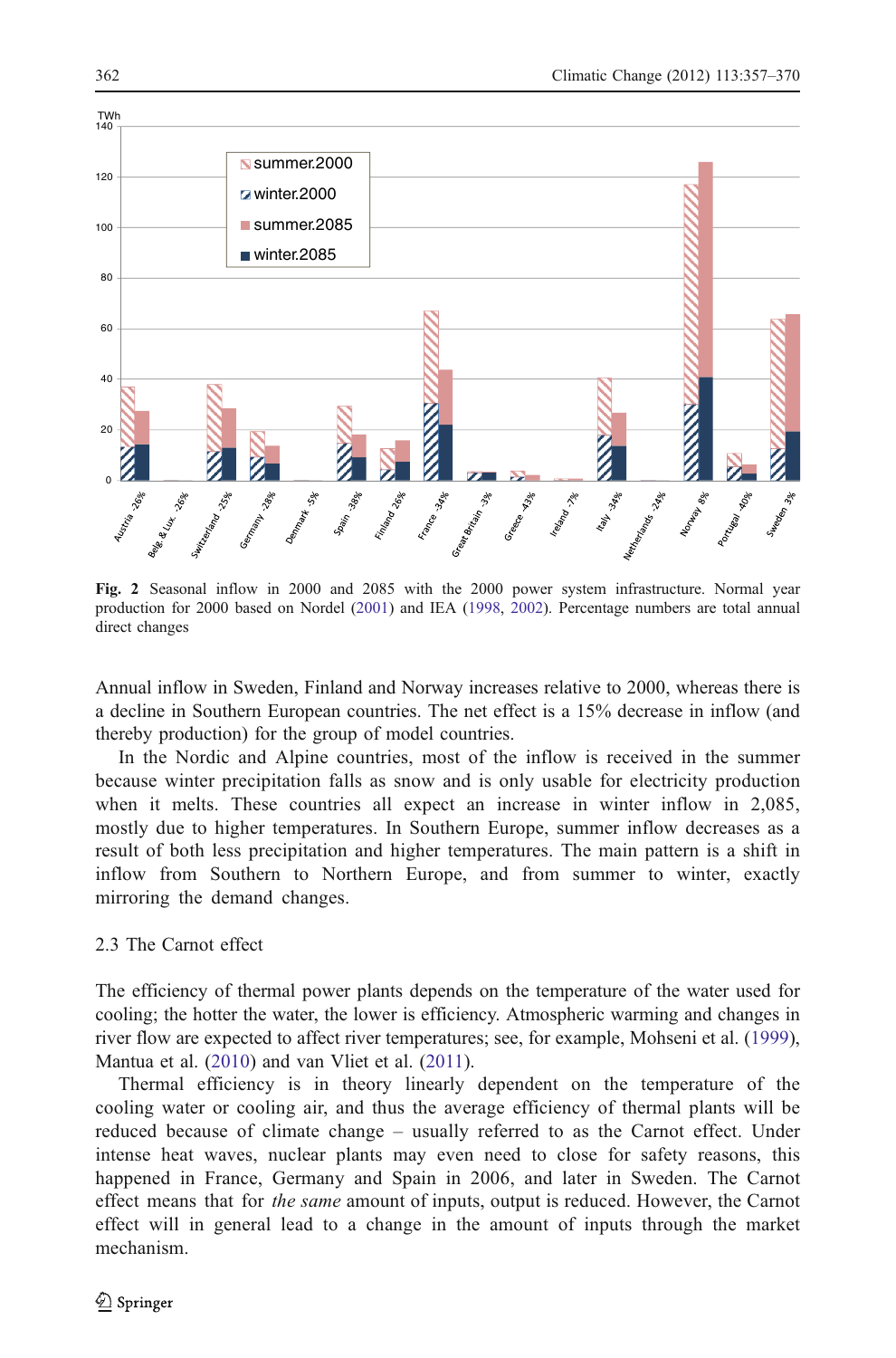The first step in identifying the Carnot effect is to estimate the temperature changes. Benestad ([2009\)](#page-12-0) has estimates for 2,085 quarterly temperatures for the same cities as in Benestad ([2008a\)](#page-12-0). We have aggregated these to the seasons and countries in LIBEMOD; we find that the average 2,085 temperature (relative to 2000) increases by 3.0°C in summer and 2.8°C in winter.

The Mideksa and Kalbekken literature review found few studies that quantified the effect of temperature increase on thermal power efficiency. Yet, some studies are available; building on Durmayaz and Sogut [\(2006\)](#page-12-0), Linnerud et al. ([2009,](#page-12-0) [2011\)](#page-12-0), and taking into account that the effect is not linear in temperature change, we obtain that thermal efficiency in 2085 is reduced by 1.8 (1.7) percent in summer (winter) in fossil plants, and reduced by 2.4 (2.3) percent in nuclear plants. Because plant efficiency differs in our numerical model LIBEMOD, the Carnot effect will be (slightly) different across technologies and countries. Note that the Carnot estimates are uncertain. They have been estimated on small samples (this is in particular the case for fossil fuel plants), and adaptation strategies of power producers, for example, installing water pumps or relocate, have not been taken into account. Still, we believe the Carnot effect should be included in the analysis.

What is the direct impact of the Carnot effect of the 2085 climate, keeping the fuel use constant at year 2000 level? In the winter, the temperature increases are greatest in Northern Europe, for example, 4.9°C in Finland versus 2.4°C in Italy, see Fig. 3, suggesting that the supply reduction is greatest in Northern Europe. Summer temperature differences are smaller, ranging from 2.4°C in Great Britain to 3.7°C in Spain, and hence the shifts in summer supply do not differ that much between countries. Because fossil plants are less common in Northern Europe, there is a small tendency that, cet. par., the reduction as a share of total electricity supply is smallest in the north. Overall, the



Fig. 3 Direct climate effect on thermal electricity production in 2000 and 2085 with the 2000 capacities and utilizations. Percentage numbers are direct effects for total thermal production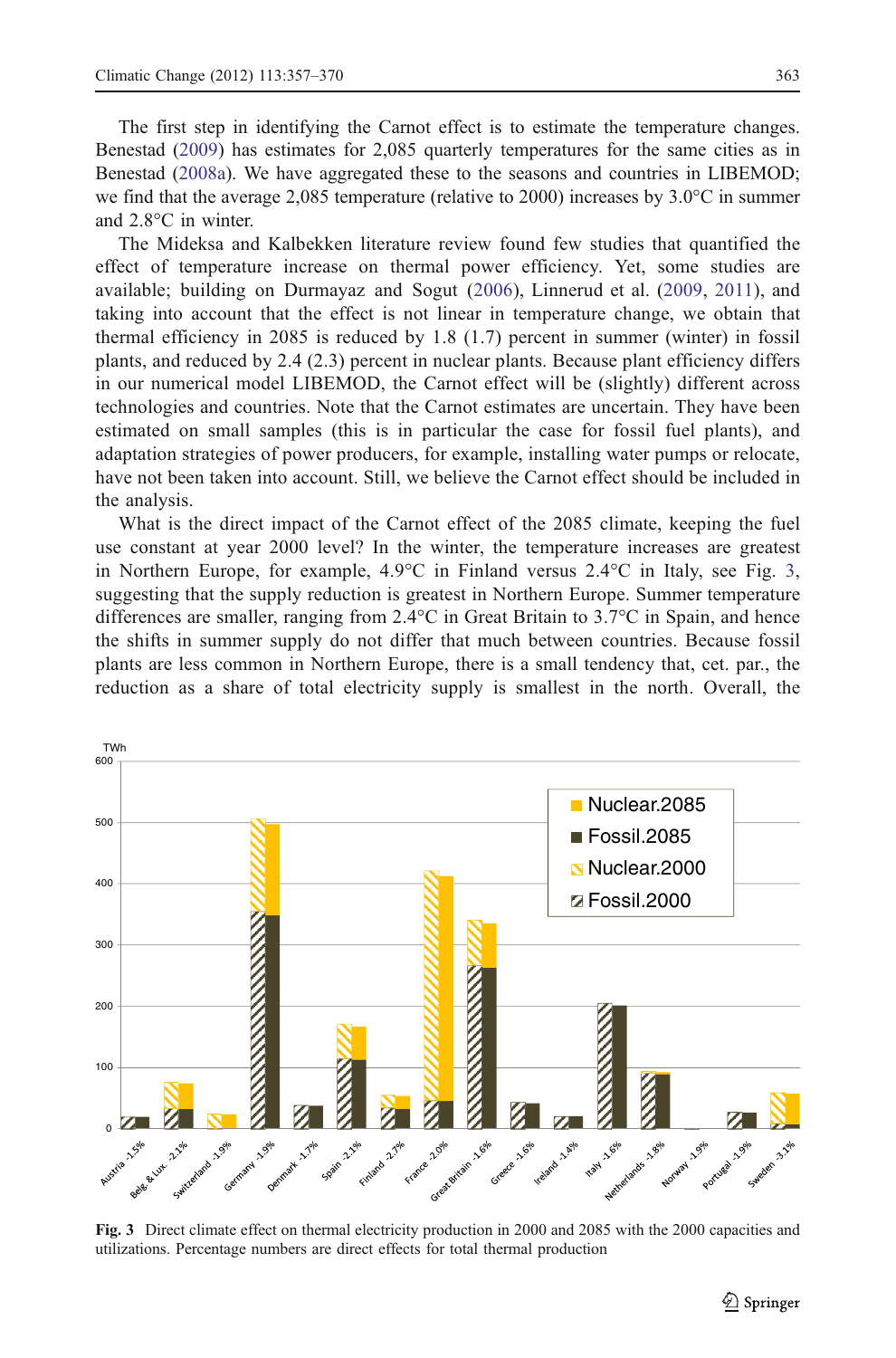unambiguous effect is to reduce supply of electricity, while geographical and seasonal patterns are weak.

## 3 LIBEMOD

We use the numerical model LIBEMOD to find the equilibrium consequences of the three direct effects of climate change on electricity markets. LIBEMOD is an economic simulation model of the Western European energy industry, see Aune et al. [\(2008](#page-11-0)). Its main focus is on the electricity and natural gas markets in Western Europe, but it also covers global markets for coal and oil. The model distinguishes between model countries – each of 16 Western European countries – and exogenous countries/regions.

In each model country there is production of energy, trade in energy and consumption of energy, as well as investment in energy infrastructure. LIBEMOD has seven energy goods coking coal, steam coal, lignite, natural gas, oil, biomass and electricity. Natural gas and electricity are traded between model countries. Coking coal, steam coal and oil are traded in global markets, whereas lignite and biomass are traded in domestic markets only.

Production of energy takes place in all countries. Typically, in a model country there is extraction of some fossil fuels, production of bio mass and production of electricity. Trade in natural gas/electricity requires gas pipes/electricity lines running between countries taking part in this trade. At each point in time, these capacities are given, but can be expanded through investment.

Energy is transported and distributed to the users at costs that differ according to user group and energy good. There are four groups of users; power producers (demand a fuel as an input), households (including services), industry and transport. For the latter three groups (end-users), demand is derived from a nested CES utility function with five levels. In particular, we allow for substitution possibilities between electricity consumption in summer and winter (season), and electricity consumption between day and night. The CES demand system has been adjusted to account for the demand effect of climate change, see Section [2.1](#page-3-0).

LIBEMOD offers a detailed description of production of electricity, using a number of power technologies: steam coal, lignite, gas, oil, reservoir hydro, run-of-river hydro, pumped storage, nuclear, waste, biomass and wind. Base year capacities (from 2000) are depreciated over time, but if profitable there will be investments in new production capacities. Not all technologies are available in every country.

For each type of electricity technology and country, efficiency typically varies across power plants. In particular, the distributions of efficiencies reflect the Carnot effect, see Section [2.3.](#page-5-0) Electricity producers face a number of cost components. Several of these are linked to capacities and technical constraints faced by power producers. Some of the constraints are common for all technologies, while others are technology specific. For example, there are three technology-specific capacities for reservoir hydro; inflow capacity (collecting water in a "catchment" area and transporting the water to the reservoir), reservoir storage capacity and electricity generation capacity (power). An electricity producer maximizes profits subject to the technical constraints. This leads to operating rules, as well as decision rules for optimal investments.

LIBEMOD determines all energy quantities – investment, production, trade and consumption – and all prices for all energy goods (all fossil fuels, electricity and biomass), both producer prices and end-user prices. In addition, the model calculates emissions of carbon by sectors and countries. For a more detailed description of LIBEMOD, including data sources and calibration, see Aune et al. [\(2008](#page-11-0)).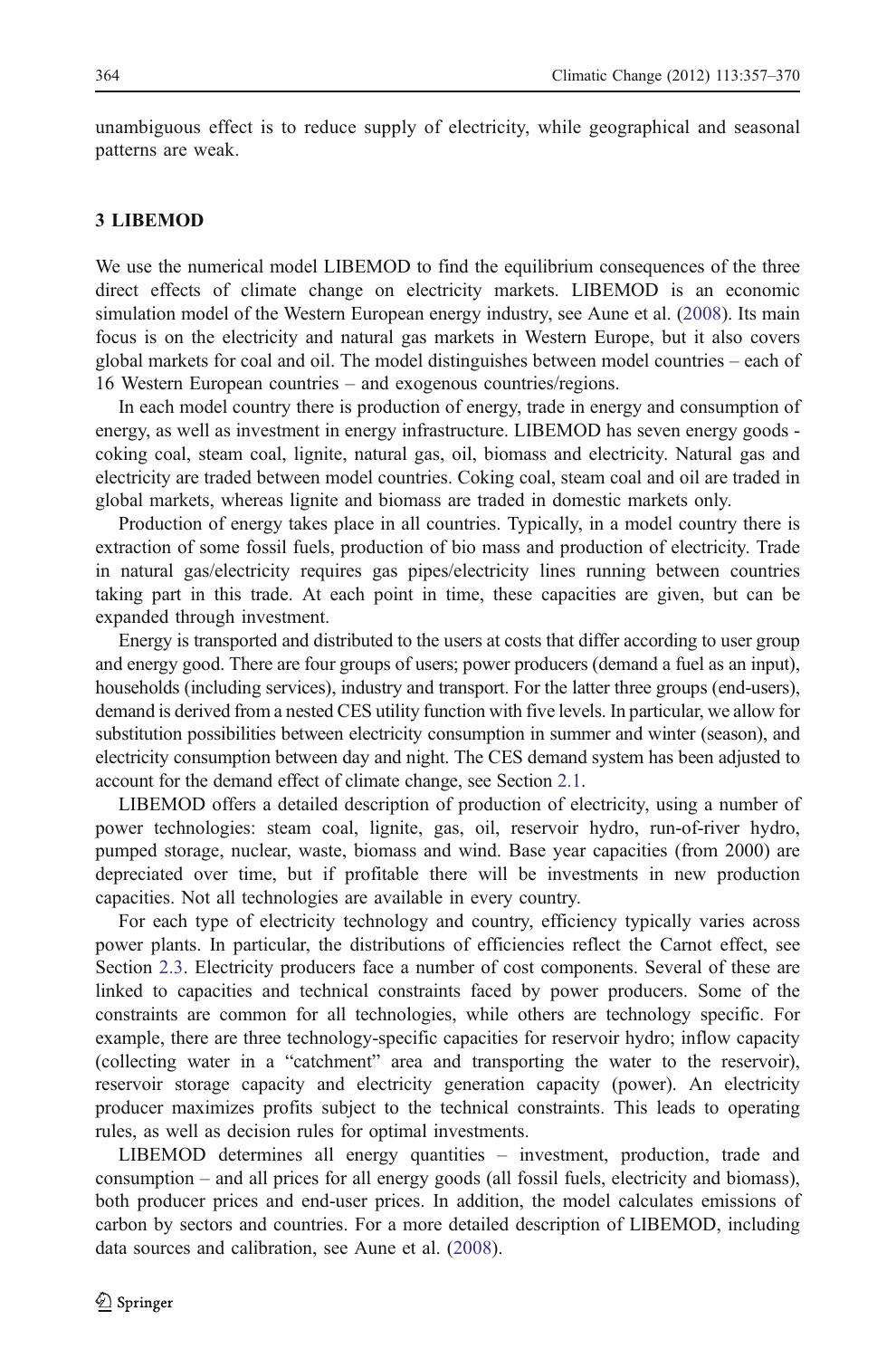#### 4 Results

## 4.1 Base year climate

Both prior to, and after, imposing the climate change effects in 2030, we assume that all model countries have a climate policy, here specified as a uniform price of  $CO<sub>2</sub>$  of USD 50. Of course, the partial effect of imposing such a carbon price - prior to imposing climate change - is to reduce carbon emissions in 2030 (by 28% in the model countries), mainly through decreased use of coal in coal-fired power plants (by 61%). Increased costs of using fossil fuels raise electricity prices significantly, for example, the average price received by electricity producers in the model countries at the plant site (the producer price) increases by 75%. For country-specific effects prior to and after climate change, see Table 2 in Online Resource 1.

# 4.2 Price effects

In Fig. 4, for each group of (five) bars the bar most to the left shows the change in producer price of electricity before we impose climate change effects but after a carbon price of USD 50 has been imposed ("Base year climate"). For a given carbon price of USD 50, the second bar from the left shows the pure demand effect, the third bar from the left shows the pure inflow effect, the fourth bar from the left shows the Carnot effect, and finally the bar most to the right shows the *total* effect on the producer price of all three climate effects.

The first group of bars shows the effect for Western Europe, whereas the other groups show the effects for selected countries. The total effect of a change in climate on the producer price in Western Europe is an increase of only 1% (For country-specific effects, see Online Resource 1). This average annual increase reflects that the average producer



Fig. 4 Electricity producer prices in Western Europe and selected model countries in 2030 with base year climate, each partial climate effect and all climate effects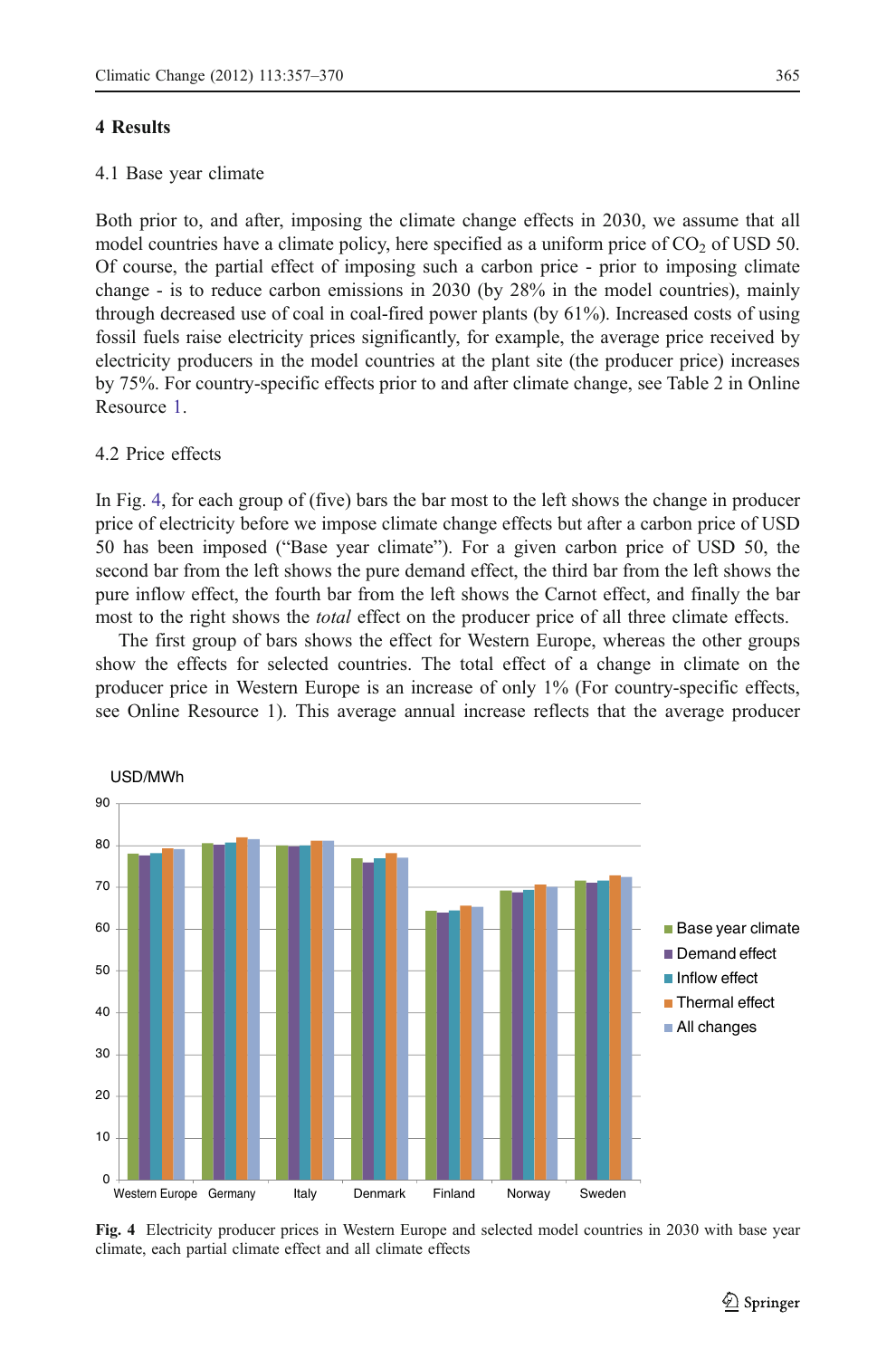price on winter days has not changed, whereas the average price on winter nights, summer days and summer nights all increase by 2%. For each model country, the average annual producer price of electricity increases by either 1 or 2%. Further, for each of the three partial effects, seasonal day and night prices change by less than 2%. Hence, the price effects of climate change are negligible.

## 4.3 Quantity results

As a result of all three direct climatic effects, total production of electricity in the model countries decreases by 4%, mainly reflecting the demand effect, see Fig. 5. The inflow effect hardly changes total production of electricity, whereas the Carnot effect decreases production by only 1%, mainly reflecting lower production of gas power and nuclear.

As seen from Fig. 5, the total effect on electricity production differs between countries. In Germany production decreases significantly, in Sweden production is roughly unchanged, whereas production increases in Italy and Norway. There are several reasons for these differences. First, shifts in seasonal demand differ between countries, reflecting, for example, that in some countries there is no need for cooling because it never gets hot. Second, there are countries where a substantial share of the heating is based on electricity, whereas in most other countries heating is mainly based on fossil fuels.

An additional reason for country differences in the response to climate change is that the mix of electricity technologies differs; see Table 3 in Online Resource 1. In most countries, thermal power covers most of the electricity generation. Yet, in some countries, particularly Norway, but also Sweden and to some extent Austria, Finland and Switzerland, hydro has a substantial market share, and hence in these countries the inflow effect is important, while the Carnot effect may not be that important. To take one example, total hydropower production decreases by 16% because of lower annual inflow in the model countries; while



Fig. 5 Electricity production in Western Europe (left axis) and selected countries (right axis) in 2030 with base year climate, each partial climate effect and all climate effects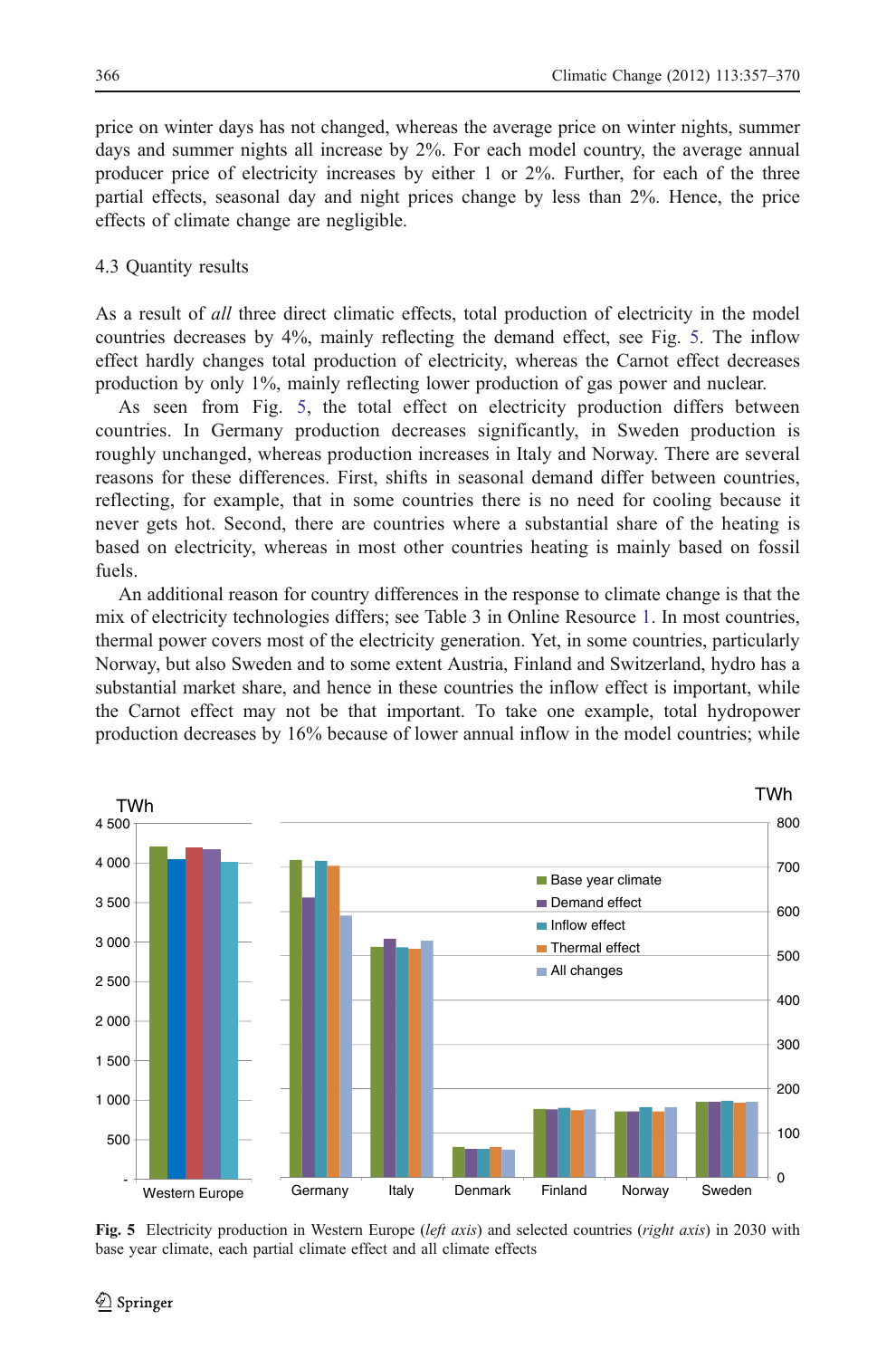production of hydro increases by 8% in the Nordic countries, in most other countries hydro electric production decreases because of the inflow effect.

# 4.4 Trade effects

Because the impacts on electricity prices differ across countries, there is potential for more trade in electricity. Electricity will be exported from high price countries to low price countries if the price differential exceeds cost of transmission, subject to transmission capacity being available. For significant price differences between countries, expansion of international transmission capacity becomes profitable, which will increase international trade and lower the international price differentials.

In our study the reported effects on electricity production are in general small, and hence trade does not change much. There is, however, a significant effect on electricity trade in Northern Europe: Without climate change, all Nordic countries are net exporters of electricity, and net exports from the Nordic countries are roughly 10% of Nordic electricity supply. With all climate effects, Nordic net export doubles, reflecting that the electricity transmission capacity at the border of the Nordic countries and continental Europe has increased by around 80%, mainly due to the demand effect (60%), but to some extent also due to the inflow effect (20%), see Fig. 6, panel a.

The increase in electricity trade reflects that climate effects differ between the Nordic countries and continental Europe. In the Nordic countries reservoir hydro has a substantial market share. Typically, the reservoir is used to transfer water from summer to winter, that is, water in the reservoir is scarcer in the winter than in the summer. In the Nordic countries, winter inflow of water increases substantially, summer demand does not increase much because cooling is hardly an issue, and winter demand decreases. These factors imply that less water is transferred from summer to winter in the Nordic countries, see Fig. 6, panel b,



Fig. 6 Panel a: Transmission capacity between Nordic countries (Denmark, Finland, Norway and Sweden) and Continental Europe. Panel b: Hydroelectricity production in the Nordic countries by inflow and season. 2030 with base year climate, each partial climate effect and all climate effects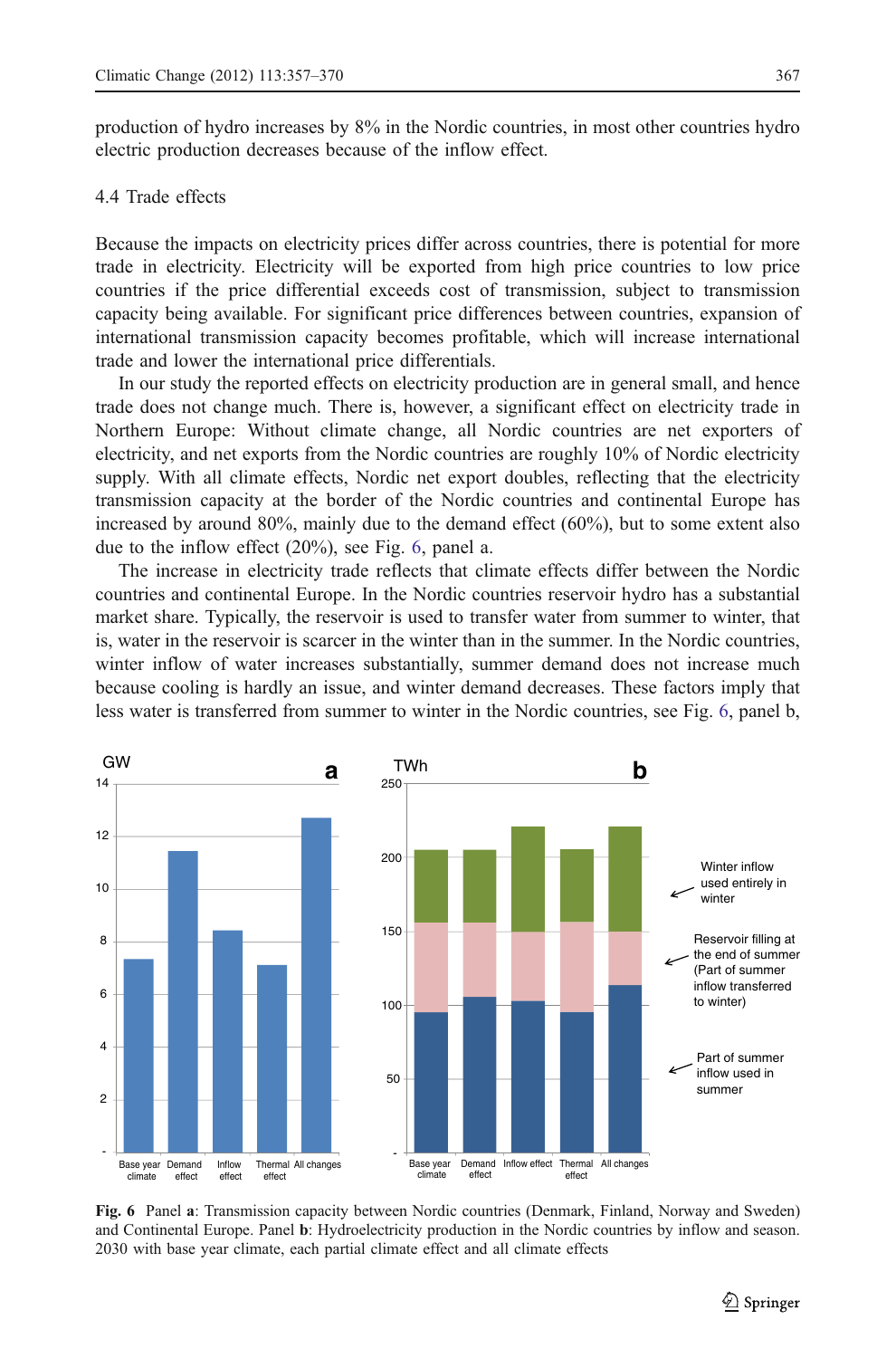<span id="page-11-0"></span>while more electricity is exported from the Nordic countries in summer to satisfy increased cooling demand in Continental Europe. Hence, in the Nordic countries a smaller share of the reservoir is utilized. With less transfer of water from summer to winter, production of hydro in the Nordic countries increases in the summer (by 19%), whereas there is a minor decrease in winter hydro production.

## 5 Conclusions

In the LIBEMOD model of the energy markets of Western Europe, the expected climate changes are likely to have a small impact on electricity prices and production. We find that each of the three partial effects examined in the present paper changes the average electricity producer price by less than 2%, while the net effect is an increase in the average producer price of only 1%. Similarly, the partial effects on total electricity production are small, and the net effect is a decrease of 4%.

The greatest effects of climate change are found for those Nordic countries with a large market share for reservoir hydro. In these countries total annual production increases by 8%, reflecting an expected increase in inflow of water. A substantial part of the increase in Nordic production is exported; climate change doubles net exports of electricity from the Nordic countries, while the optimal reservoir capacity is radically reduced.

Finally, throughout this study we have assumed a common uniform price of CO2 emissions of USD 50. A topic for future research is to analyze how different international climate agreements and climate instruments - sector neutral as well as sector-specific - may have impact on the electricity markets under future climate conditions.

Acknowledgement Earlier versions of this paper were presented at the national meeting for Norwegian economists, the Norwegian Ministry of Oil and Energy, and at the Nordic Energy, Environmental Constraints and Integration (NEECI) Workshop. We thank the participants, as well as the anonymous journal reviewers, for their very constructive comments. We will also thank Jennifer C. Adam at Washington State University for making the meteorological input data for the VIC model available. Research support from the Research Council of Norway under the program NORKLIMA is gratefully acknowledged. Parts of this research were undertaken in cooperation with the Global Water System Project (GWSP) and the European Union (FP6) funded Integrated Project WATCH (contract 036946).

Open Access This article is distributed under the terms of the Creative Commons Attribution Noncommercial License which permits any noncommercial use, distribution, and reproduction in any medium, provided the original author(s) and source are credited.

### **References**

- Adam JC, Hamlet AF, Lettenmaier DP (2009) Implications of global climate change for snowmelt hydrology in the twenty-first century. Hydrol Process 23:962–972
- Aroonruengsawat A, Auffhammer M (2009) Impacts of climate change on residential electricity consumption: evidence from billing data. Paper From: California Climate Change Center, CEC-500- 2009-018-D.
- Aune FR, Golombek R, Kittelsen SAC, Rosendahl KE (2008) Liberalizing European energy markets: an economic analysis. Edward Elgar.

Baxter LW, Calandri K (1992) Global warming and electricity demand. Energy Policy 20:233–244

Benestad RE (2005) Climate change scenarios for northern Europe from multi-model IPCC AR4 climate simulations. Geophys Res Lett 32:L17704. doi:[10.1029/2005GL023401](http://dx.doi.org/10.1029/2005GL023401)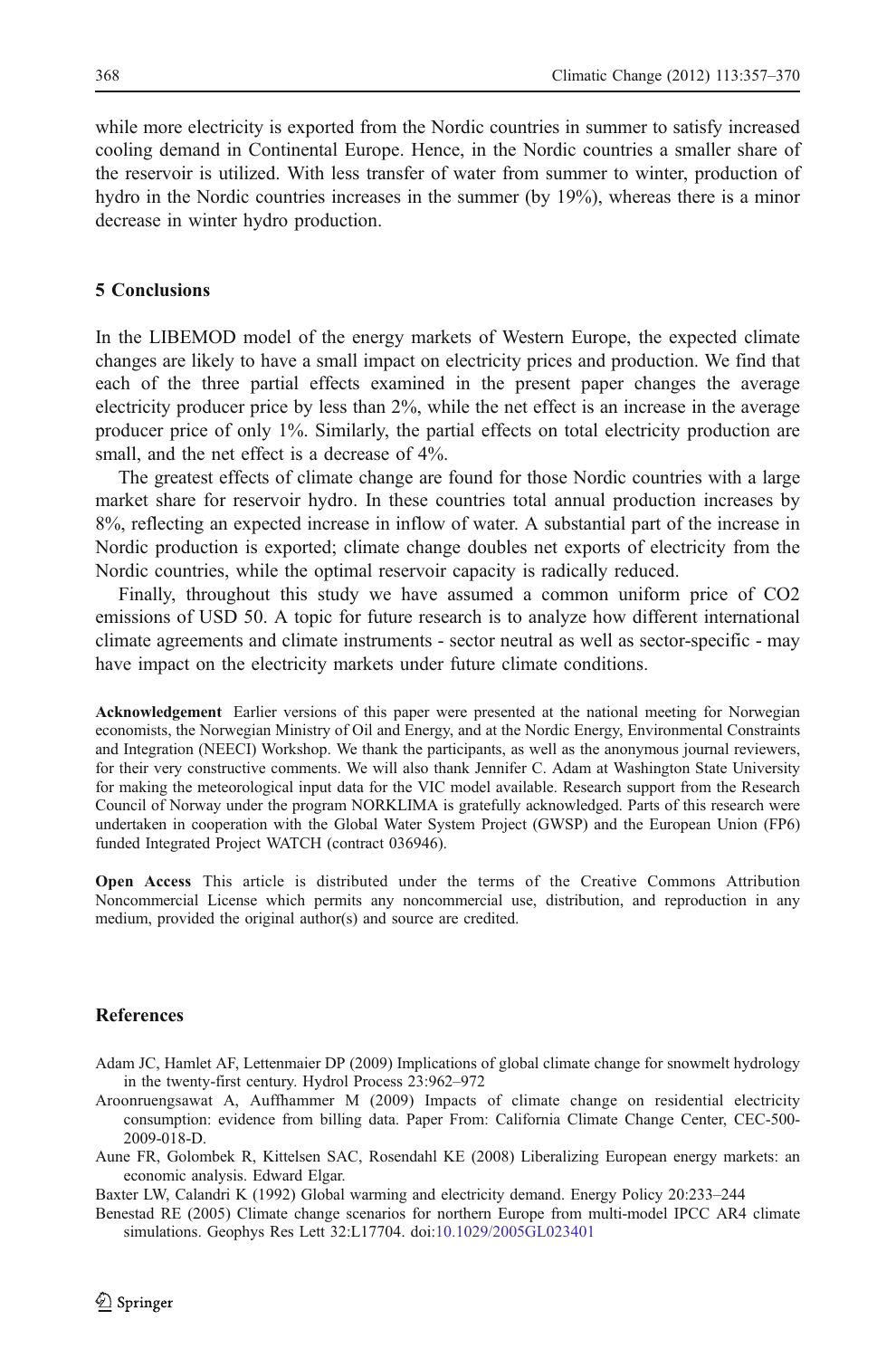- <span id="page-12-0"></span>Benestad RE (2008a) Heating degree days, cooling degree days and precipitation in Europe. Analysis for the CELECT-project. met.no Report 4/2008 CLIMATE.
- Benestad RE (2008b) Downscaled regional Norwegian temperature and precipitation series Analysis for Statnett and CES, met.no Report 7/2008 CLIMATE.
- Benestad RE (2009) Re-calculation of local climate scenarios. met.no note 15/2009.
- Carnot S, Thurston RH (editor and translator) (1890) Reflections on the motive power of heat and on machines fitted to develop that power. Wiley, New York
- De Cian E, Lanzi E, Roson R (2007) The impact of temperature change on energy demand: a dynamic panel analysis. Working Papers 2007.46, Fondazione Eni Enrico Mattei.
- Durmayaz A, Sogut OS (2006) Influence of cooling water temperature on the efficiency of a pressurizedwater reactor nuclear-power plant. Int J Energy Res 30:799–810
- Eskeland GS, Mideksa TK (2009) Climate change adaption and residential electricity demand. CICERO working paper 01.
- Forster H, Lilliestam J (2010) Modeling thermoelectric power generation in view of climate change. Reg Environ Change 10:327–338
- Gordon C, Cooper C, Senior CA, Banks H, Gregory JM, Johns TC, Mitchell JFB, Wood RA (2000) The simulation of SST, sea ice extents and ocean heat transports in a version of the Hadley Centre coupled model without flux adjustments. Clim Dyn 16:147–168
- Hamlet AF, Lee SY, Mickelson KEB, Elsner MM (2010) Effects of projected climate change on energy supply and demand in the Pacific Northwest and Washington State. Clim Change 102:103–128
- Haugen JE, Iversen T (2008) Response in extremes of daily precipitation and wind from a downscaled multimodel ensemble of anthropogenic global climate change scenarios. Tellus A 60:411–426
- IEA (1998) Electricity information 1997. OECD/IEA, Paris
- IEA (2002) Electricity information 2002. OECD/IEA, Paris
- IPCC (2007) Climate change 2007: The physical science basis. Contribution of Working Group I to the Fourth Assessment Report of the Intergovernmental Panel on Climate Change. In: Solomon S, Qin D, Manning M, Chen Z, Marquis M, Averyt KB, Tignor M, Miller HL (eds) Cambridge University Press, Cambridge, United Kingdom and New York, NY, USA.
- Isaac M, van Vuuren DP (2009) Modeling global residential sector energy demand for heating and air conditioning in the context of climate change. Energy Policy 37:507–521
- Kjellström E, Nikulin G, Hansson U, Strandberg G, Ullerstig A (2011) 21st century changes in the European climate: uncertainties derived from an ensemble of regional climate model simulations. Tellus A 63:24– 40
- Lehner B, Czischb G, Vassoloa S (2005) The impact of global change on the hydropower potential of Europe: a model-based analysis. Energy Policy 33:839–855
- Liang X, Lettenmaier DP, Wood EF, Burges SJ (1994) A simple hydrologically based model of land surface water and energy fluxes for GSMs. J Geophys Res 99:14415–14428
- Linnerud K, Mideksa TK, Eskeland GS (2009) The impact of climate change on thermal power supply. Manuscript, CICERO
- Linnerud K, Mideksa TK, Eskeland GS (2011) The impact of climate change on nuclear power supply. The Energy J 32(1):149–168
- Lucena AFP, Szklo AS, Schaeffer R, Dutra RM (2010) The vulnerability of wind power to climate change in Brazil. Renew Energ 35:904–912
- Madani K, Lund JR (2010) Estimated impacts of climate warming on California's high-elevation hydropower. Clim Change 102:521–538
- Mantua N, Tohver I, Hamlet A (2010) Climate change impacts on streamflow extremes and summertime stream temperature and their possible consequences for freshwater salmon habitat in Washington State. Clim Change. doi[:10.1007/s10584-010-9845-2](http://dx.doi.org/10.1007/s10584-010-9845-2)
- Meehl GA, Stocker TF, Collins WD et al (2007) Global climate projections. In: Solomon S, Qin D, Manning M, Chen Z, Marquis M, Averyt KB, Tignor M, Miller HL (eds) Climate change 2007: The physical science basis. Contribution of Working Group I to the Fourth Assessment Report of the Intergovernmental Panel on Climate Change. Cambridge University Press, Cambridge, United Kingdom and New York, NY, USA
- Mideksa TK, Kallbekken S (2010) The impact of climate change on the electricity market: a review. Energy Policy 38:3579–3585
- Mitchell TD, Jones PD (2005) An improved method of constructing a database of monthly climate observations and associated high resolution grids. Int J Clim 25:693–712
- Mohseni O, Erickson TR, Stefan HG (1999) Sensitivity of stream temperatures in the United States to air temperatures projected under a global warming scenario. Water Resour Res 35:3723–3733
- NORDEL (2001) Annual report 2000. Nordel, Oslo